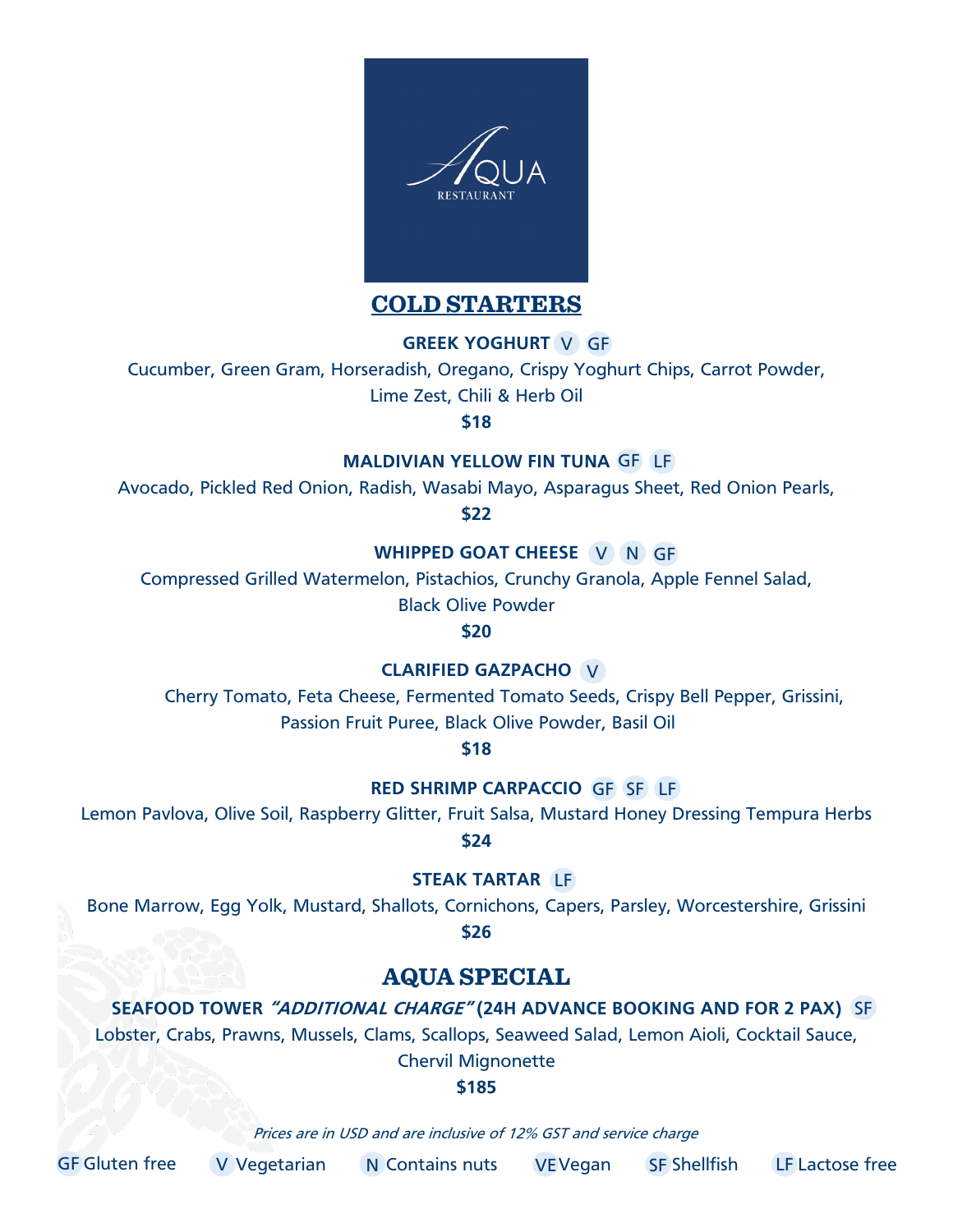

**WARM STARTERS**

## **MUSHROOM & TRUFFLE CAPPUCCINO**  V

Porcini Mushroom, Portobello Mushroom, Oyster Mushroom, Chestnut Mushroom, Lentils,

Crème Fraiche Foam, Truffle Oil, Bread Roll

**\$22**

**TEMPURA REEF FISH**  LF

Komandoo Spicy Mayo, Fried Nori, Rosemary

**\$18**

**ROCK LOBSTER DUMPLING**  SF LF

Lemongrass Infused Seafood Broth, Masala Dried Spice Pineapple, Roasted Lemon Puree,

Curry Leaf Tempura

**\$26**

**FOIE GRAS** N

Brioche Bread, Wine Poached Pear, Caramelized Walnuts, Cauliflower Puree, Cherry Glaze,

**\$28**

**CHARCOAL LEEK** V VE GF

Romesco Sauce, Cauliflower Puree, Carrot Chips, Olive Oil

**\$20**

**SCALLOPS** SF GF

Sunchoke Puree, Citrus Fruits, Apple Fennel Salad, Bacon, Wine Glaze **\$26**

## **RAZOR CLAMS** SF

Sepia Ink, Aromatic Potato Fish Puree, Drum Stick Leaves, Braised Cucumbers

**\$18**

Prices are in USD and are inclusive of 12% GST and service charge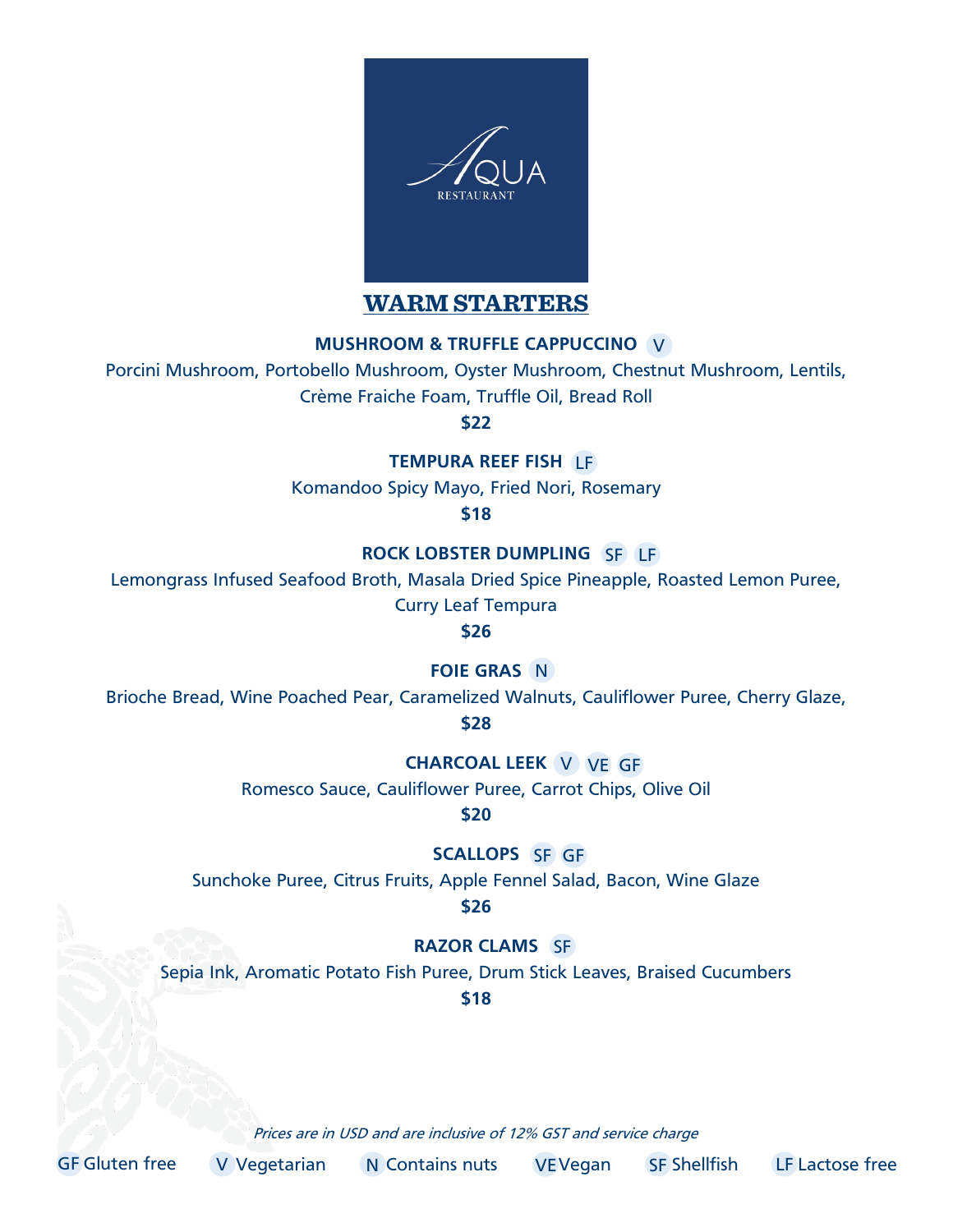

## **MAIN COURSE**

#### **CRISPY CAULIFLOWER** V GF

Tzatziki Sauce, Buffalo Sauce, Spring Onion, Pomegranate, Chili & Herb Oil

**\$30**

**CHEF EYES BARRAMUNDI** GF

Charcoal Ink Mole, Confit Egg Yolk, Crispy Onion

**\$34**

**CATCH OF THE DAY** LF SF

Fish Fillet Baked in Banana Leaf, Steamed Rice, Thai Salad, Chili Sauce

**\$32**

**SQUID INK RISOTTO SF GF** 

Octopus, Shrimp, Mussels, Squid Ink, Shellfish Bisque

**\$34**

**AGEDASHI TOFU** V VE LF GF

Dashi Base, Mushroom, Spring Onion

**\$36**

**SOUS VIDE CHICKEN** 

Black Garlic Cauliflower Puree, Spinach Gnocchi, Broccoli, Crispy Garlic, Coconut Curry Sauce

**\$38**

BEEF OSCAR GF SF

Tenderloin, Fish Cake, Hollandaise Sauce, Asparagus, Roasted Pearl Onion, Red Wine Jus **\$44**

**ANGUS BEEF SKEWER**  LF

Angus Beef Skewer, Truffle Potato, Organic Vegetables, Tortilla Bread, Tomato Salsa

**\$49**

**HERB CRUSTED LAMB RACK** GF

Potato Mille-Feuille, Maple Glazed Carrot, Red Wine Jus

**\$46**

Prices are in USD and are inclusive of 12% GST and service charge